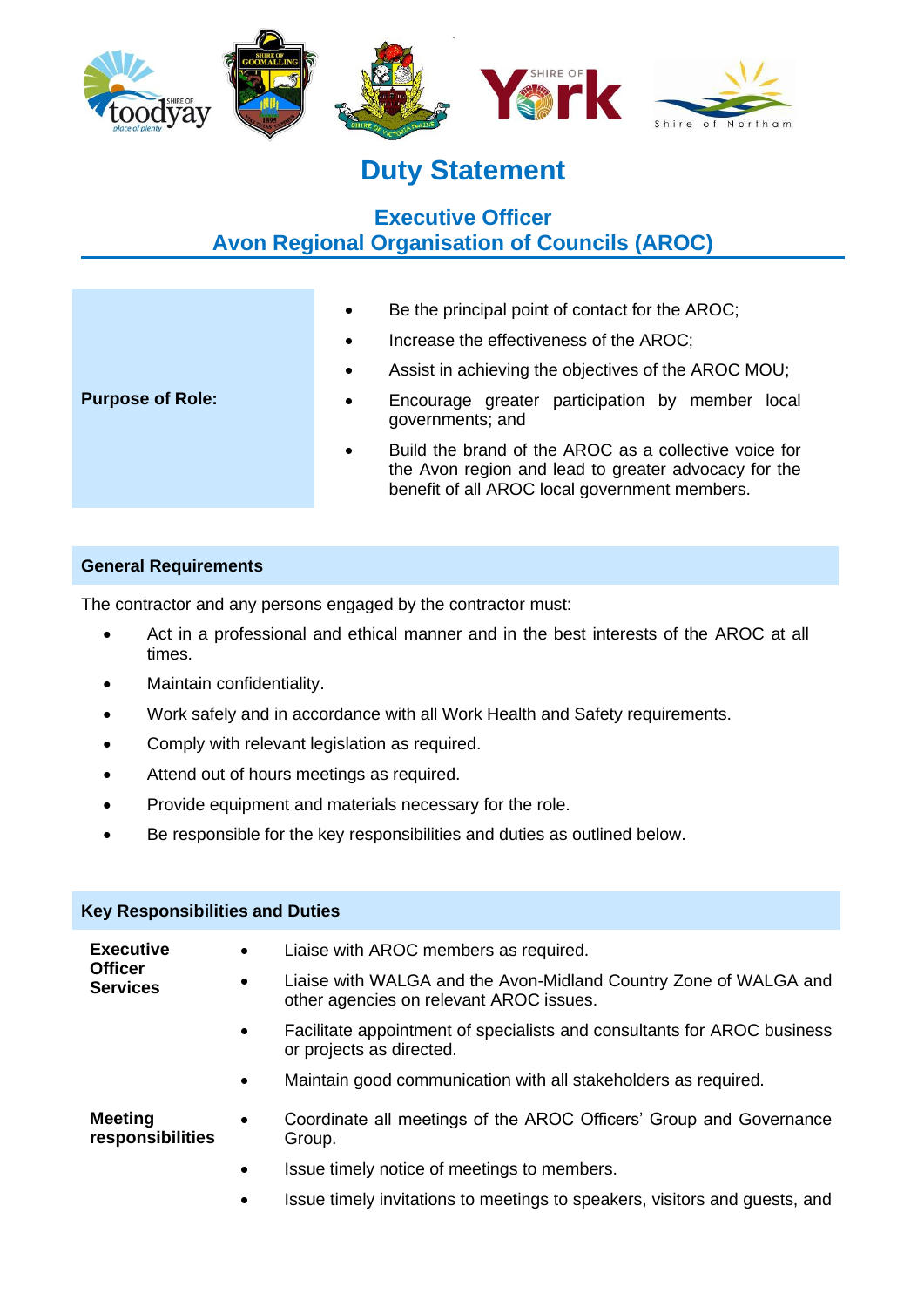### **Key Responsibilities and Duties**

|  | appropriate agencies. |
|--|-----------------------|

- Call for agenda items from Member shires well in advance of the cut off time for the finalisation of agendas.
- Collate correspondence and agenda items from Member shires and compile and issue agendas for meetings.
- Organise catering for meeting attendees, as required.
- Liaise as required, with the President or Chair when preparing the agenda and brief him/her on any aspects associated with the agenda and meetings.
- Attend meetings in a secretarial capacity and record minutes.
- Travel to other meetings may be required from time to time to represent the interests of AROC.
- Compile and circulate minutes to members promptly after the meetings.
- Follow up all issues formally raised at meetings.
- Maintain the Minute Book/s.

- **Finance** Monitor the AROC finances in collaboration with the Shire of Northam which provides financial services to the AROC on an in-kind basis.
	- Maintain financial records and provide evidence to the Shire of Northam as required.
- **Project Work •• Undertake special projects as resolved by the AROC Governance Group** with operational direction provided by the AROC Officers' Group.
	- Apply for, administer and acquit funding for AROC projects.
	- Prepare submissions relating to matters affecting AROC, in line with direction provided at meetings.

## **Internal Liaison External Liaison**

- **Member Chief Executive Officers**
- **Member Councillors**
- Member Shire staff
- Secretariat: Shire of Toodyay
- Finance: Shire of Northam

- WALGA and Avon-Midland Country Zone of WALGA
- State and Federal Government Departments;
- Private Sector Organisations;
- Regional Organisations and community bodies;
- Stakeholders in the community;
- Members of State and Federal Parliament;